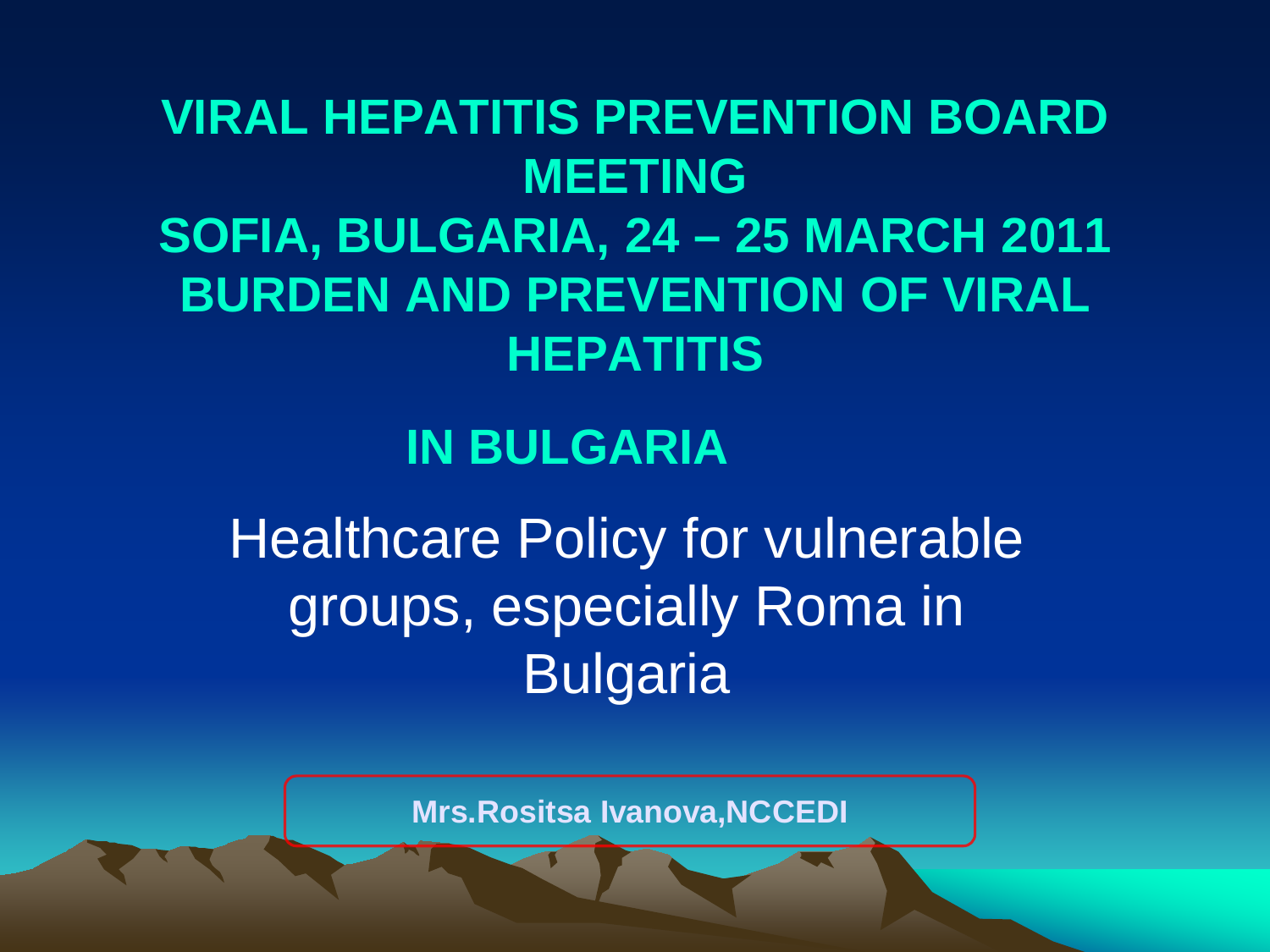• **The National Council for Ethnic and Demographic Issues Cooperation is established at the Council of Ministers. Chairperson of the Council is the Vice Prime Minister.**

• **NCCEDI is the governmental body in charge of coordination and consultation of minority issues as well as of the general regular monitoring of the implementation of the integration policies.**

• **Its purpose is to influence the governmental decision-making process on the ground that its members are representatives of the government as well as representatives of the civil society, particularly organization of ethnic minorities.**

• **The Secretariat is the structure within the CoM administration established to administratively assist the NCCEDI and actively participate in the formulation and conducting of the governmental policy in the filed of multi-ethnic relations.**

• **The NCCEDI has a respectable experience of the formulation, implementation and coordination of international projects and programmes, financed by EU pre-accession funds.**

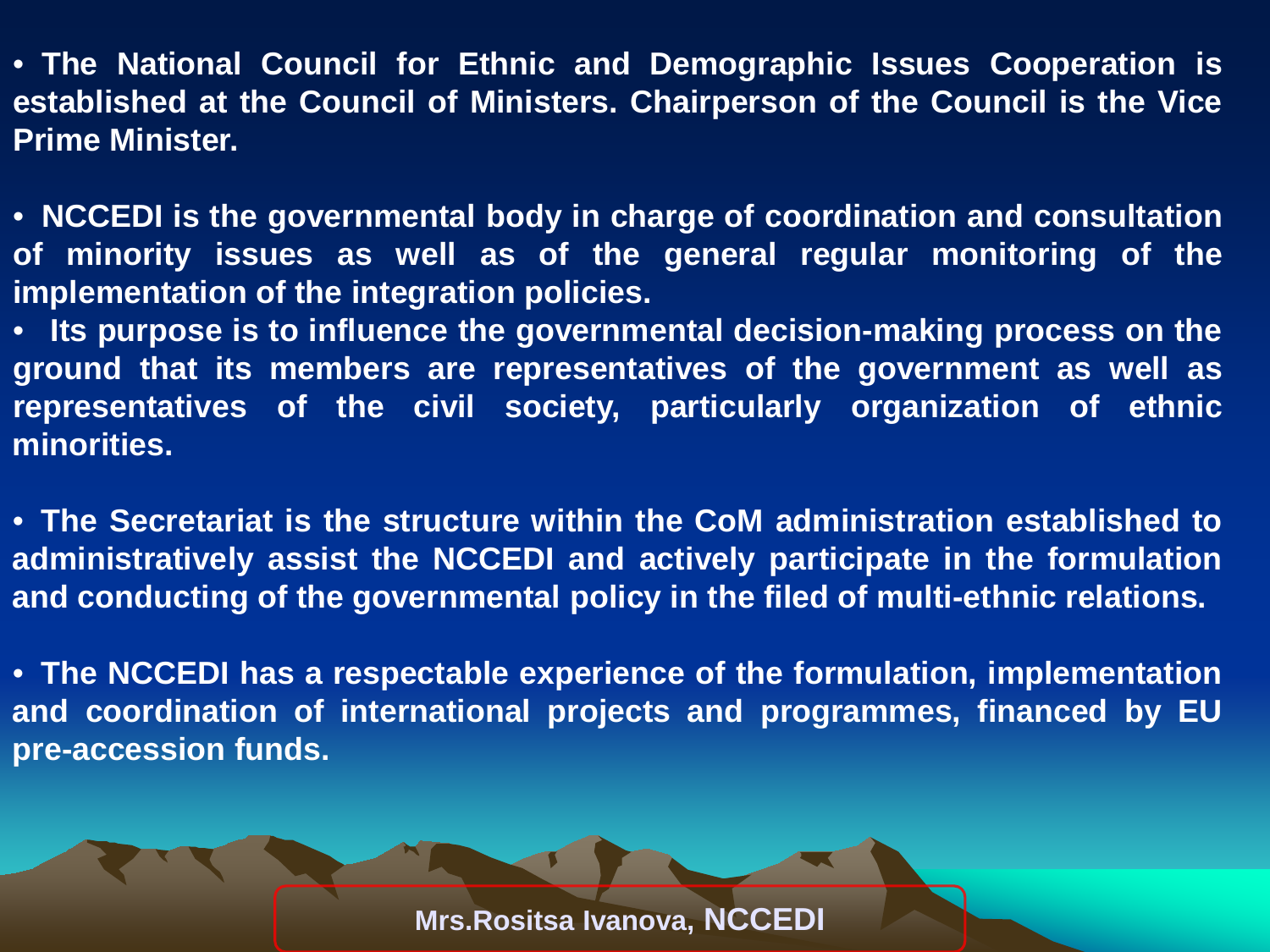• **Healthcare reform in Bulgaria brought to light some very alarming tendencies in Roma health: high morbidity, high mortality, low life expectancy. These tendencies have been observed for more than a decade due to overwhelming poverty, poor nutrition, permanently poor living conditions and lack of proper sanitary conditions.**

**Infectious diseases have become a particularly serious problem for the Roma in Bulgaria. The most common among them are tuberculosis and viral hepatitis. According to the data presented by the St. Sofia Pulmonary hospital in 2009, 30% of the patients treated there are from Roma origin. A study on common health problems among the Roma in the town of Kyustendil, Senovo and Tulovo (conducted by Prof.Turnev) demonstrates the high percentage of tuberculoses of the Roma population where approximately 25% of the cases involve children. According to data from the specialized Hospital for Active Treatment of Pulmonary Diseases in Sliven (submitted by Dr. M. Dimitrova), 60% of the tuberculosis patients are Roma. Viral hepatitis is also a serious problem for Roma neighborhoods where incidents of Hepatitis A and B are very high. The number of physically and mentally disabled Roma is six times higher than the rest of the Bulgarian population.**

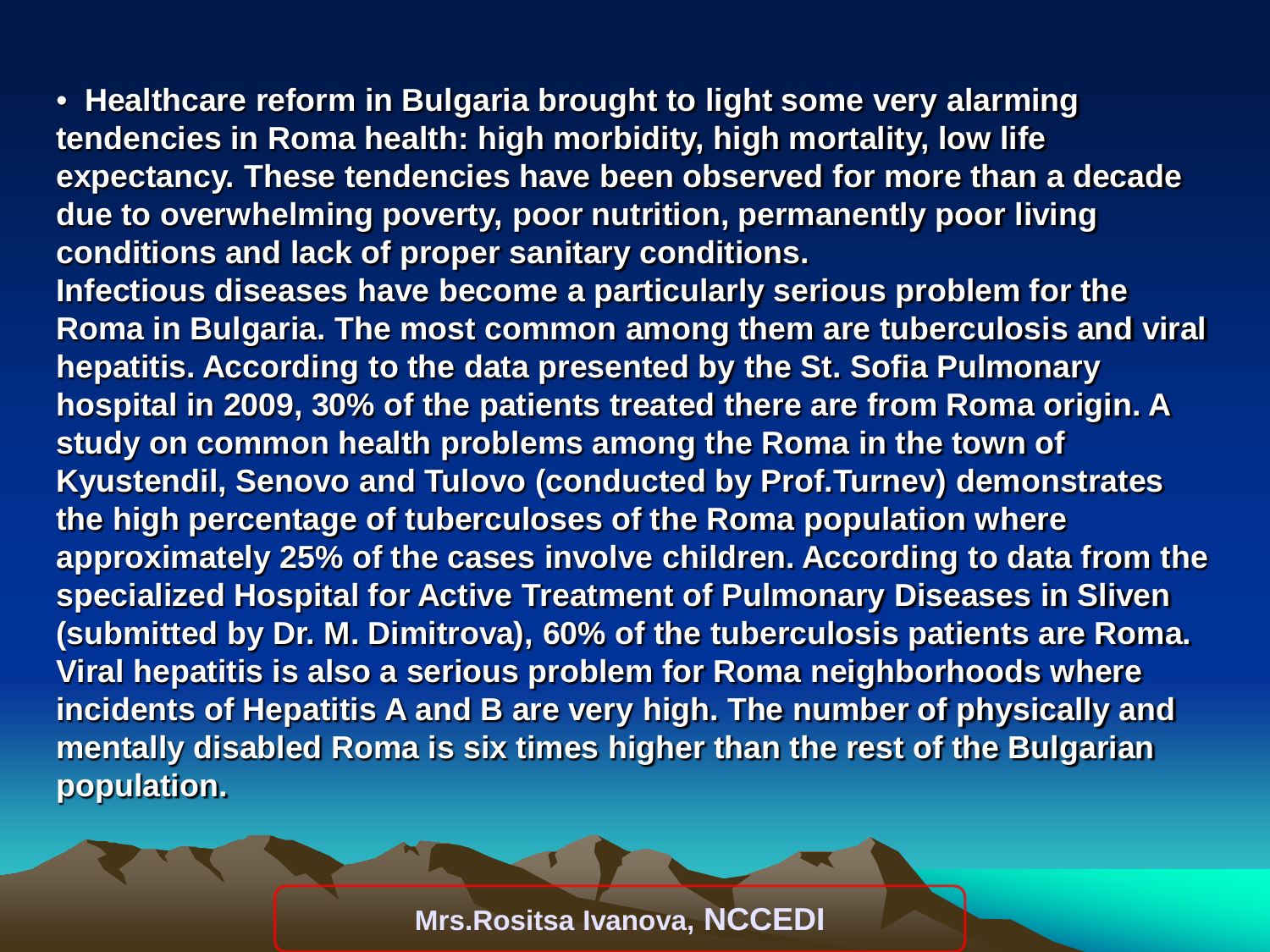- **The relations between the medical staff and the Roma communities is hampered due to the fact that many general practitioners (GPs) who work in Roma neighborhoods are not familiar with the cultural differences and traditions of their patients. Poor Bulgarian language skills of many Roma people only aggravate the problem. The main risk factors for Roma health have been identified as:**
- **Mass unemployment, the consequence of which is that only a small part of the Roma population is health insured;**
- **Poverty and thus inability to pay health insurance contributions and to buy medicines;**
- **Poor nutrition;**
- **Lack of basic sanitary conditions;**
- **Bureaucracy of the medical system and direct or indirect discrimination;**
- **Lack of medical/ health prevention activities;**
- **Low educational level, including health education.**

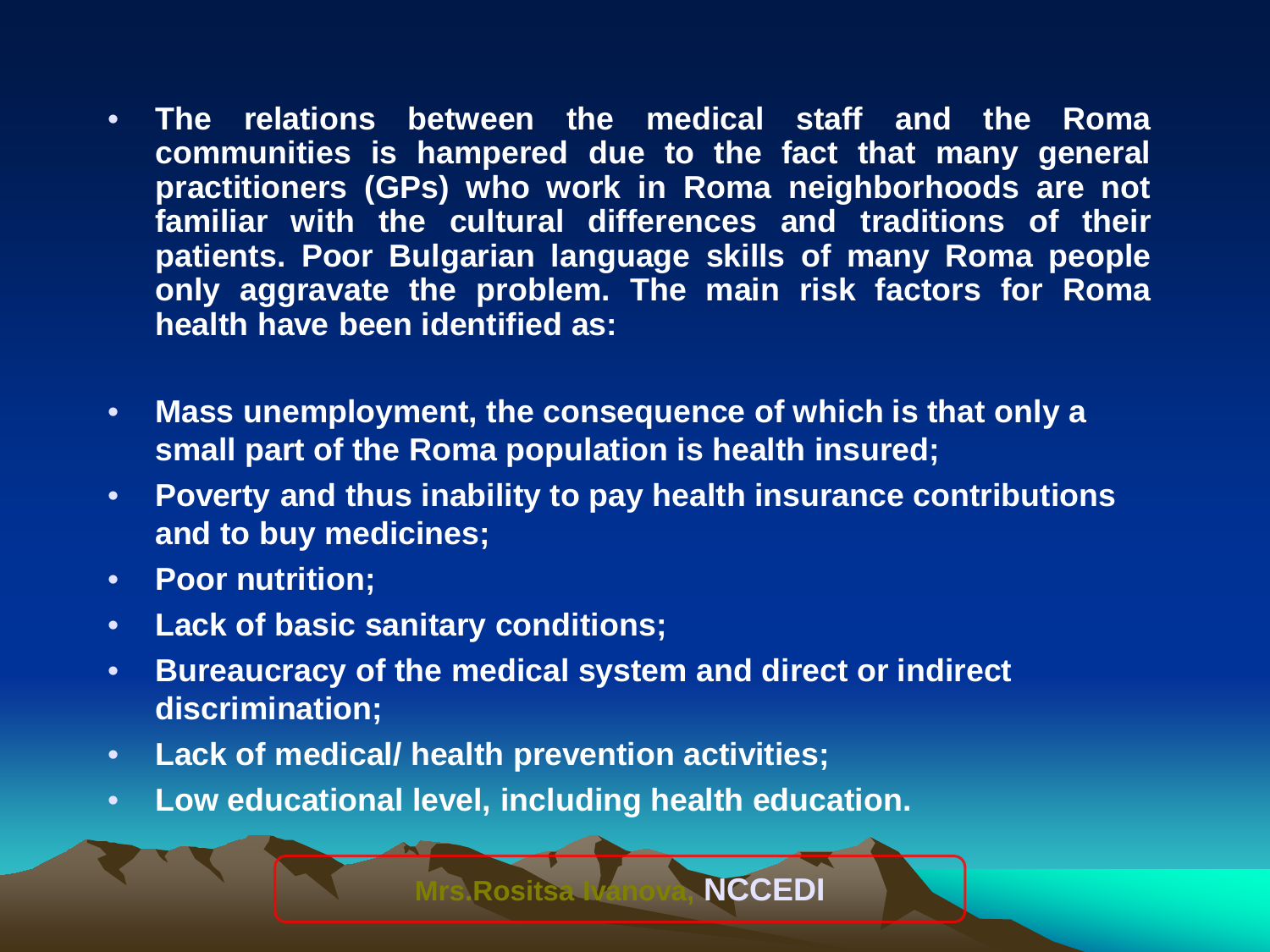**Phare 2003 "Educational and Medical Integration of Vulnerable Minority Groups with special focus on Roma"**

**The overall objective of this project is to contribute to the implementation of the health care strategic policies of the Framework Programme for Equal Integration of the Roma into the Bulgarian Society through:**

- **- support for improvement of the equal access to health care services;**
- **- support for qualification of medical staff to work in multicultural environment;**
- **- support to preventive health care services;**
- **- support for health promotion and education for vulnerable minorities groups. Specific objectives:**
- **To update the existing curricula of 5 universities;**
- **To train 30 university and 28 nursing colleges lecturers from 5 universities and 14 nursery colleges to help them deliver knowledge on work in multiethnic environment and especially with the Roma community;**
- **To educate up to 50 mediators between the health care system and Roma Community;**
- **To achieve maximum public health knowledge and better access to health services among the Roma population through implementation of Health Promotion**;

**NCCEDI** 

• **To develop a curriculum for mediators' education in the medical universities/colleges**

• **Delivered 5 mobile units for prophylactic**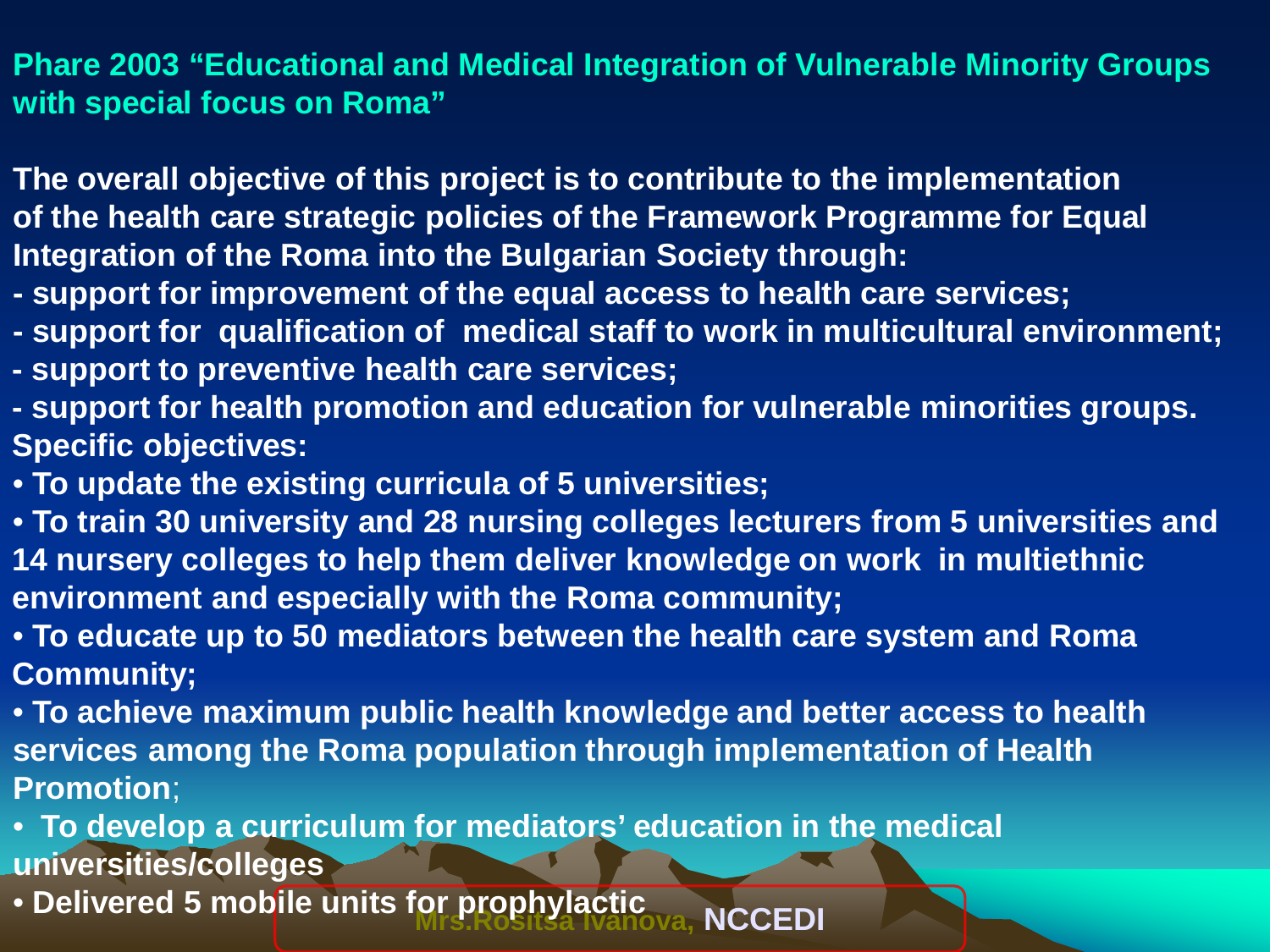**Phare project BG2004/016-711.01.03 "Improvement of the situation and inclusion of the disadvantaged ethnic minorities with a special focus on Roma" is a multi-annual project with three programming years** I **Phase I** - **Phare 2004 "Health promotion & preventive maternal and child health care"**

 **The purpose of the project is the improvement of the maternal and child health through implementation of health care educational programmes for disadvantaged ethnic minority women and children, implementation of an outreach examination pilot programme for preventive maternal and child health care and provision of additional qualification of physicians, family practitioners and nurses. Results:**

- **Disadvantaged ethnic minorities families were educated on measures for preventive family health care;**
- **Physicians, family practitioners, nurses and radiology technicians were qualified to implement the pilot programme of primary and preventive health care directed to improvement of health status of 12 000 patients from disadvantaged ethnic minorities women and children;**
- **Delivered – 10 mobile units**
- **- 4 pediatric mobile units;**
- **- 4 gynecological mobile units;**
- **- 2 mamographs**

**Mrs.Rositsa Ivanova, NCCEDI**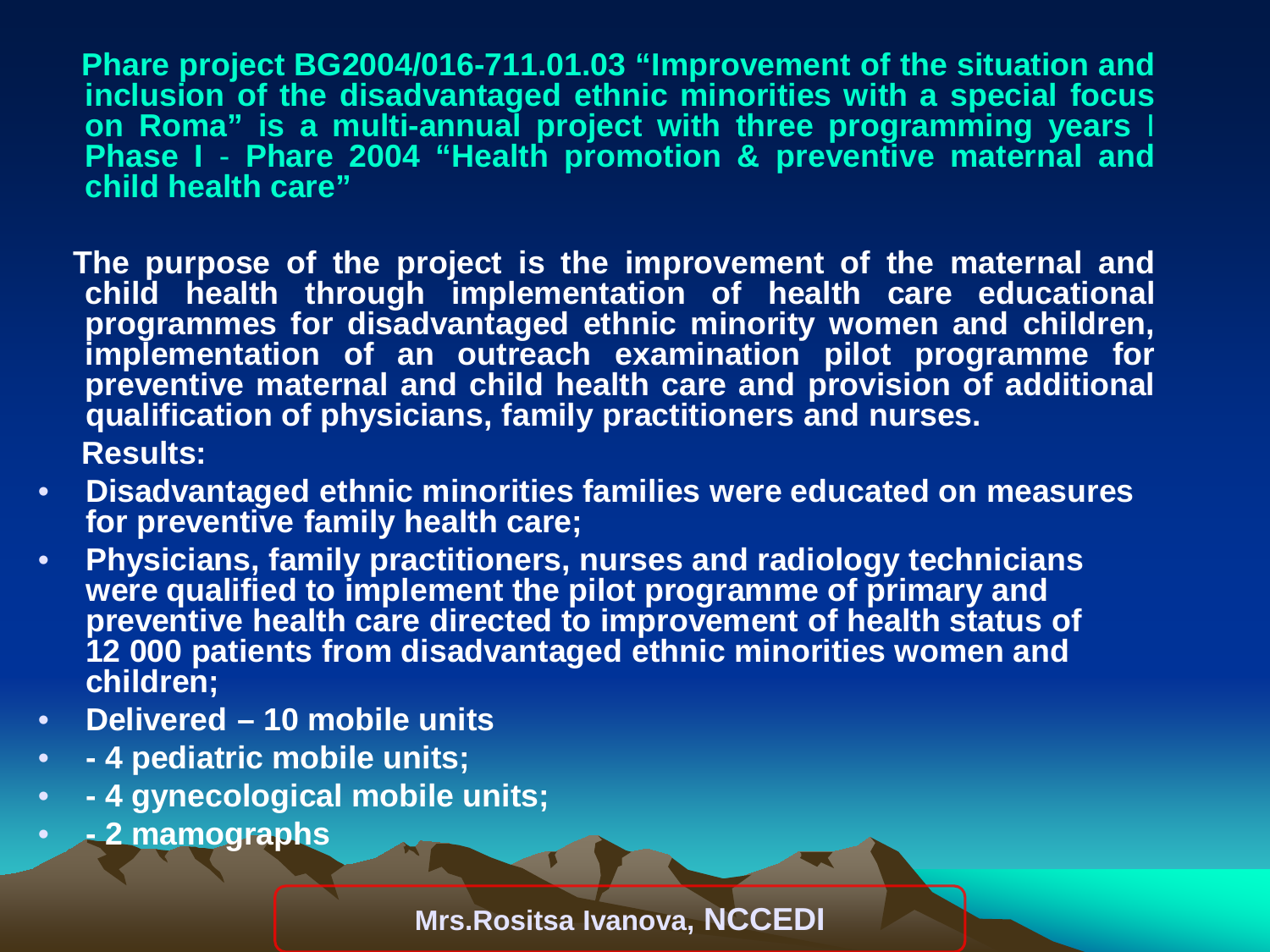- **Phare 2005 "IMPROVEMENT OF THE SITUATION AND INCLUSION OF THE DISADVANTAGED ETHNIC MINORITIES WITH A SPECIAL FOCUS ON ROMA"**
- **The purpose of this contract is:**
- **- To improve the health care programmes for disadvantaged ethnic minority groups with a special focus on Roma;**
- **- To support the implementation of an outreach examinations Programme for screening and early diagnostics of tuberculosis, oncological, heart and inherited diseases with mobile equipment;**
- **- To design and implement in cooperation with local/regional stakeholders health promotion campaign for reaching the disadvantaged ethnic minorities with a special focus on Roma.**
- **- To provide additional training to health professional, social workers and NGOs for work with Roma communities;**
- **- To assess the needs and study the possibilities for upgrade of the**

**existing Health Information and Monitoring System with regard to the specifics of the health care status of disadvantaged ethnic minority communities with a focus on Roma.**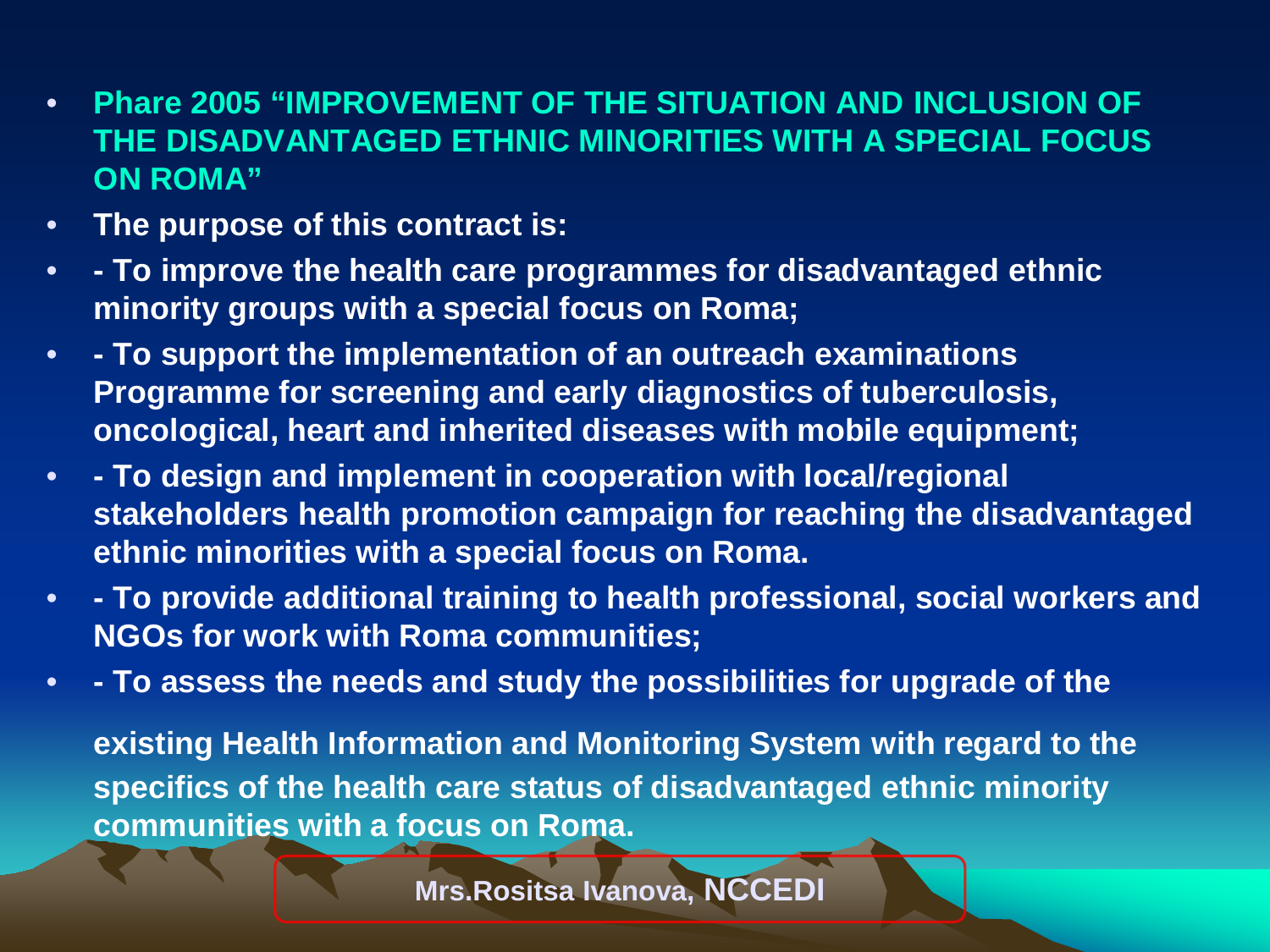#### • **RESULTS:**

- **A Comprehensive Programme and detailed Action plan for screening and early diagnostics of tuberculosis, oncological, heart and inherited diseases, which is targeted at disadvantaged ethnic minorities, related the implementation of the existing national health programmes drafted;**
- **Disadvantaged ethnic minorities families educated on pressing health care issues, like hepatitis, tuberculosis, cardiovascular, pulmonary and oncological diseases;**
- **Mechanism for a comprehensive health promotion and preventive health care campaigns at community level created and implemented;**
- **Disadvantaged ethnic minority families screened and diagnosed;**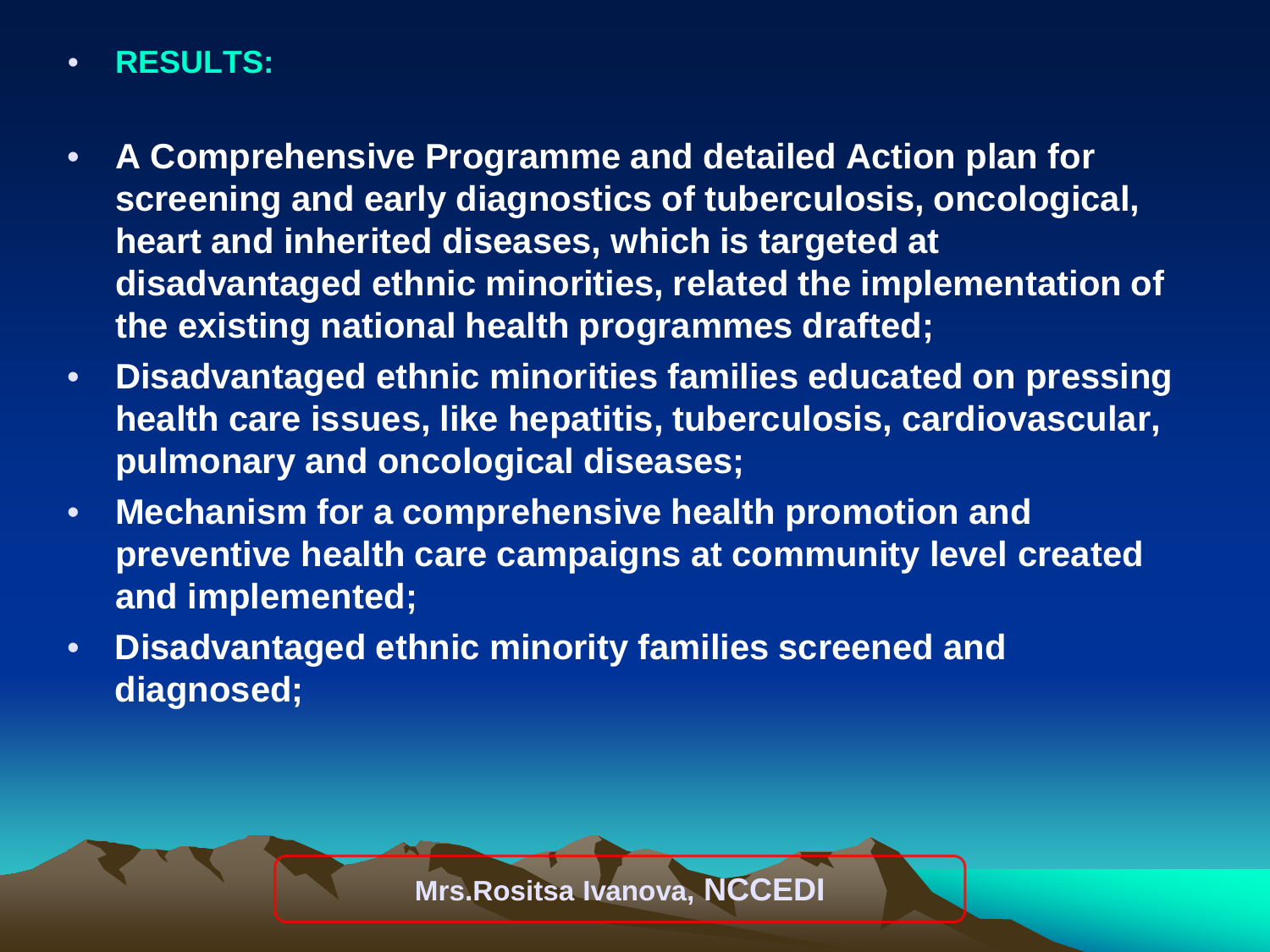- **Project "Initiative of Health and Vaccination".**
- • **9 meetings were held in:**
- **- Plovdiv , Sofia, Blagoevgrad, Pleven, Veliko Tarnovo, Stara Zagora, Golden Sands, Aheloy**
- **During these meetings, the Speakers emphasized the importance of timely execution of immunization on the extension of immunization and work among vulnerable groups, among which the most commonly spread gaps are found. Scientifically proven facts and statistics presented introduced sufficient number of arguments to support the need for immunization of the population. New multivalent vaccines and new vaccination calendar have been discussed also. The letter ranks Bulgaria among the best European practices for increasing vaccination among the target group.**
- **The mediators took an active role in the meetings - they explained how to work in minority communities, shared their experiences how local teams could be established, including GPs, representatives from health sector etc.**
- • **During some of the meetings specific questions relating to the work of mediators were asked.**
- • **Part of GPs heard for the first time about the profession of "health mediator"and had the opportunity to acquaint with the experiences of their counterparts in similar partnerships.**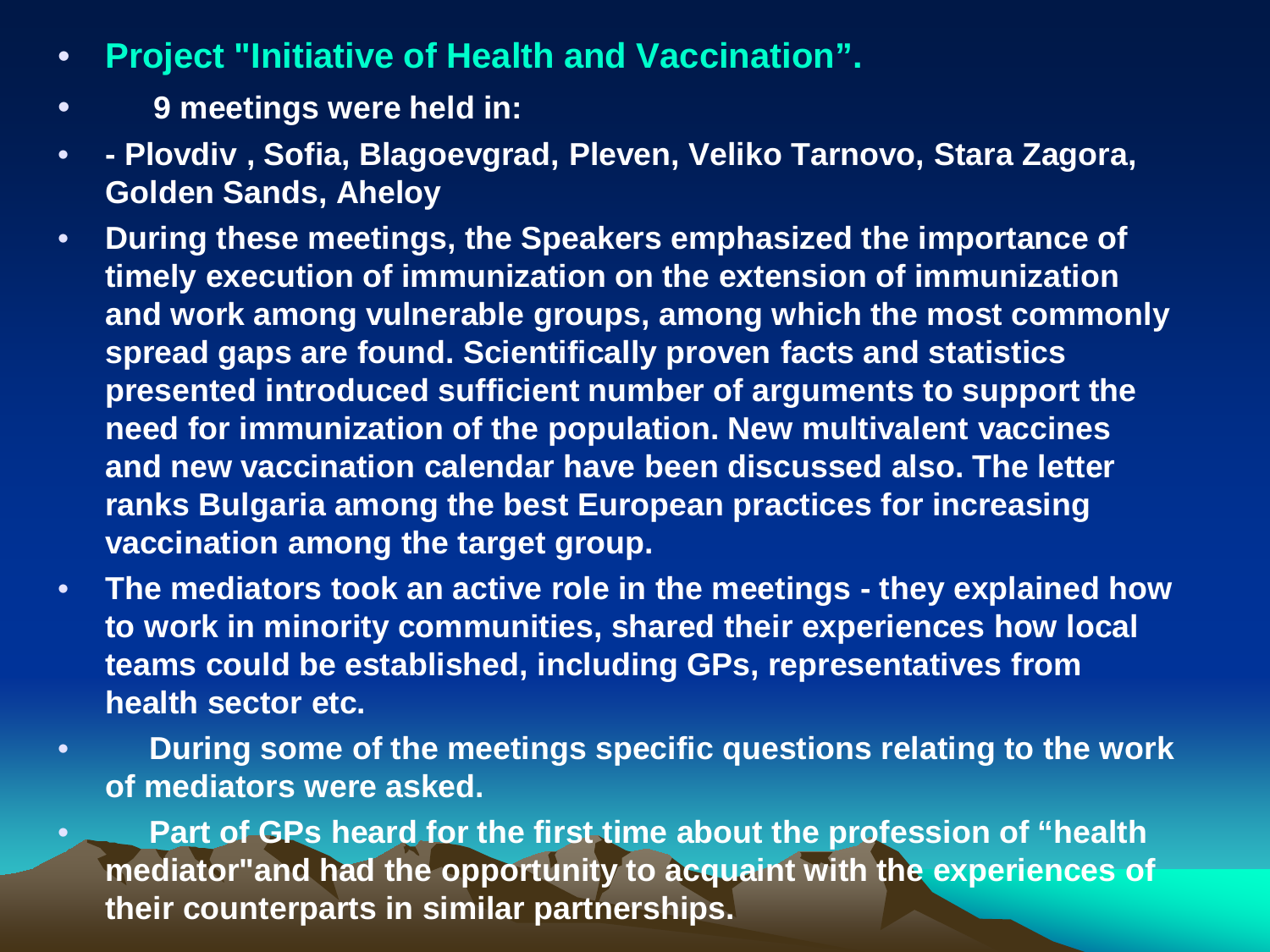#### **Measures in the field of Roma integration in 2011**

- **Implementation of preventive programs and provide operation of mobile offices.**
- **Conducting health awareness activities in schools and kindergartens with the help of the mediators in Roma settlements and remote areas.**
- **Preparation and distribution of modern health education materials - preparing and issuing appropriate video materials in short, modern-made films, videos and other account-specific target group.**

**Mrs.Rositsa Ivanova, NCCEDI**

• **Dissemination of information and promotional materials relating to the conduct of preventive examinations.**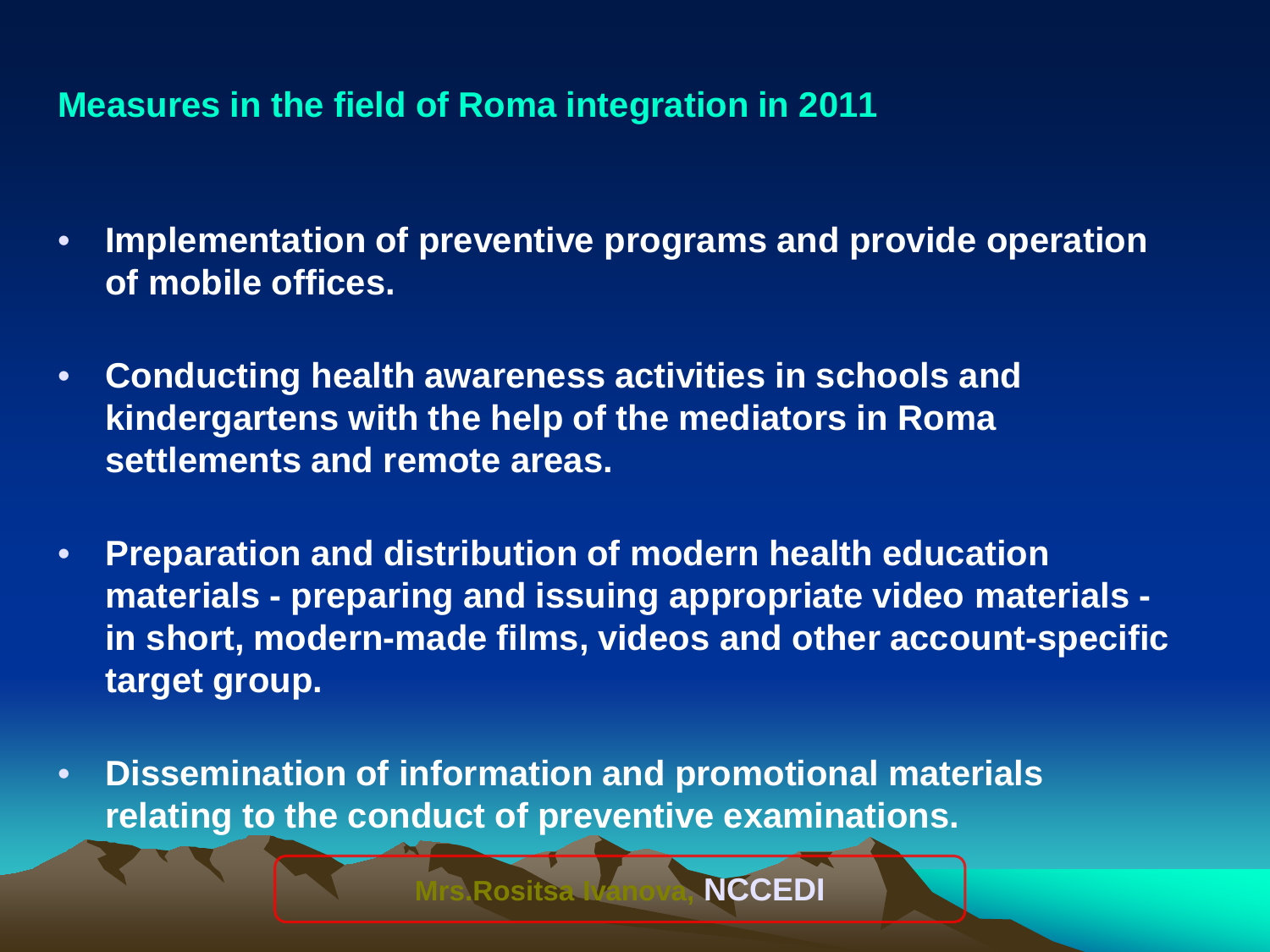# Thank You for Your attention!

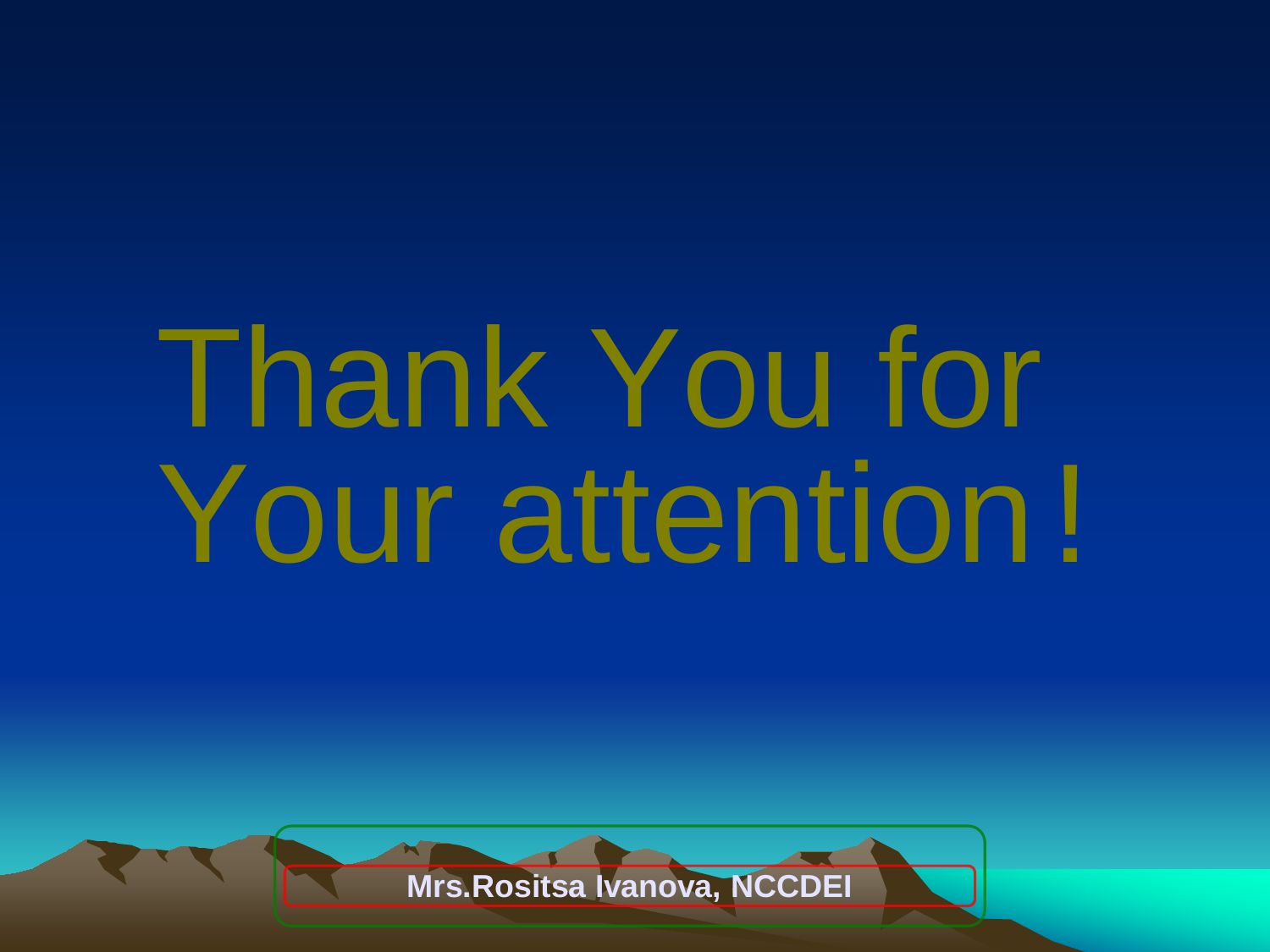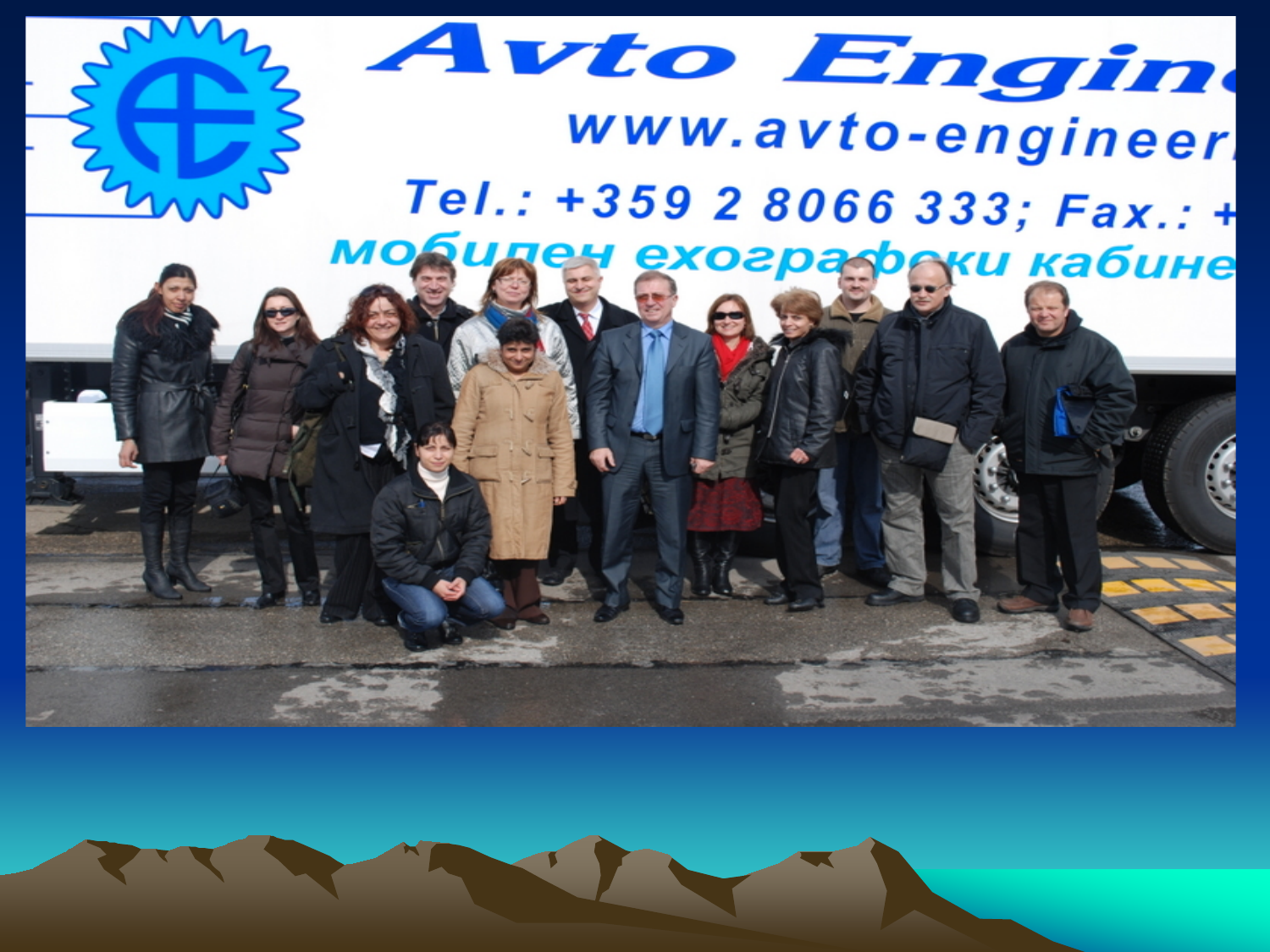